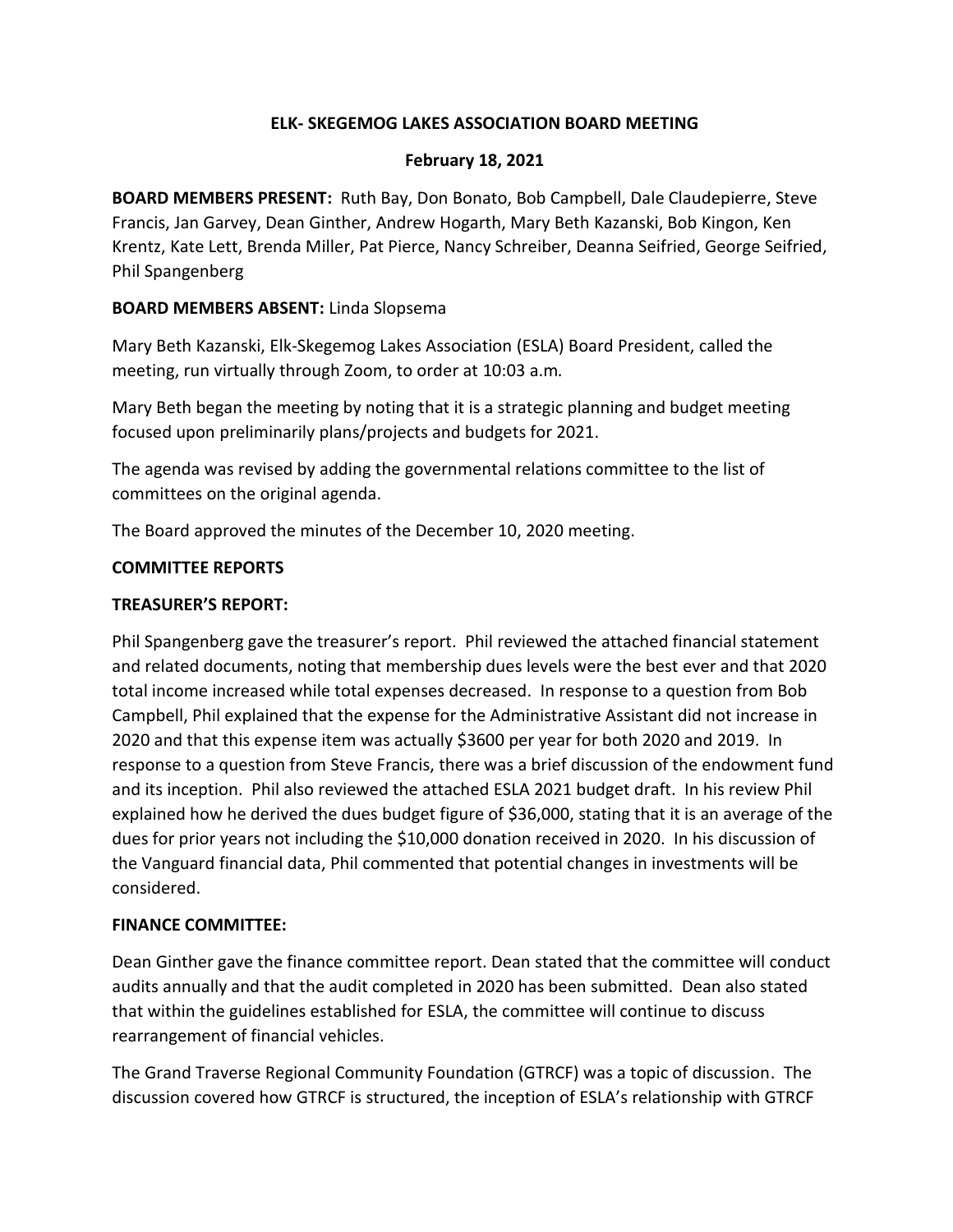and the financial relationship between ESLA and GTRCF. Dean said that over the years ESLA's contributions to GTRCF have been inconsistent and that he would like to see more consistency in contributions. Dean recommended that ESLA contribute \$1,000 annually and said that ESLA should also try to establish a matching contribution system with a \$1,000 cap so that ESLA's total contribution could be \$2,000 per year. Dean's recommendation was tabled. A subcommittee appointed by Mary Beth will study Dean's recommendation and make a recommendation to the Board at the next meeting. (Mary Beth has appointed Dean Ginther, Pat Pierce and Steve Francis to the subcommittee).

The Board voted to confirm that donations to the endowment fund are not in lieu of dues payments. Dean stated that donors to the endowment fund will be acknowledged in the December newsletter which will recognize all members.

## **MEMBERSHIP REPORT:**

Brenda Miller gave the membership committee report. Brenda noted that dues notices were sent out with the December newsletter. Brenda also noted that there were 217 member contributors and that 35% of the members are Admiral or above Admiral levels. Mary Beth questioned membership records security. Brenda stated that records are not kept on a network computer and are secure.

## **COMMUNICATIONS COMMITTEE:**

Ruth Bay gave the communications committee report. Ruth stated that the following are the tentative dates for *It's a Shore Thing events:* April 23, May 28, June 18 or 23, July 23, August 27 and September 24. Ruth also identified the planned topic for each event. In response to a question from Mary Beth, Ruth stated that a budget has not yet been developed, but the costs will likely be less than last year. Brenda Miller noted that budgets were not established for these events in the past, because venues were donated, venues supplied beverages and volunteers supplied food.

Mary Beth requested Kate Lett to provide an update addressing her website activities. Kate discussed her goals for the website and described her efforts to organize information on the website so that it is easier to locate. Kate mentioned that she is searching for a new home page picture and Dean Ginther offered his assistance. Kate stated that she started a YouTube channel to host videos and that the website will provide information to access the videos. Kate said she is also considering the possibility of starting a Facebook page to facilitate communications between ESLA members and non-members. Kate noted that she will have discussions with the website manager to obtain information needed to develop a budget.

## **FISHERIES:**

Ken Krentz gave the report for the fisheries committee. Ken mentioned past discussions about mayflies and shorelines, noting that he plans to write an article about mayflies for a future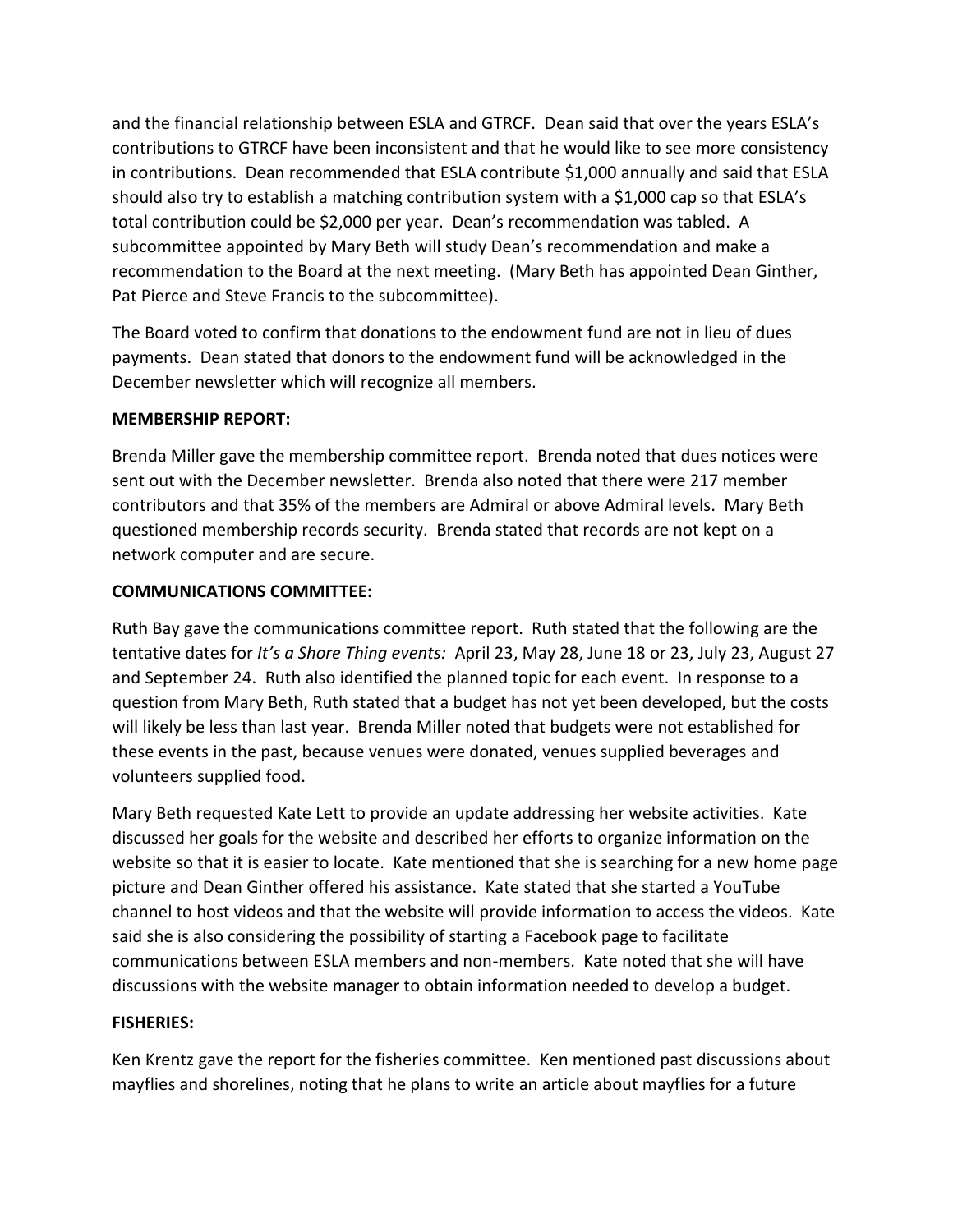newsletter. Deanna Seifried confirmed that she is working on an article about shorelines. Ken stated that he will be monitoring the fish plant planned for April 2021.

Bob Campbell discussed action to establish additional fish shelters at the south end and western side of Elk Lake and reviewed his discussions with the DNR and the steps needed to obtain a permit. There was a discussion of the possible equipment, materials, labor and permit costs. Mary Beth stated we should consider adding \$1,000 to the budget even though costs cannot be precisely determined at this time.

# **SAFETY AND RECREATION COMMITTEE:**

Pat Pierce gave the safety and recreation committee report. Pat stated that he estimates that costs for 2021 will be approximately \$2,000. Pat reported that the cost of installing and removing buoys has doubled to \$1,200. Pat also reported that it will likely cost \$400 to replace the missing sign. Pat stated that the Elk Lake water level is on the mark.

## **ENVIRONMENTAL COMMITTEE:**

Jan Garvey gave the environmental committee report. Jan began by noting that she sent Board members a document containing information about past environmental projects. A copy of the document entitled "ESLA Environmental Control 2021 Draft Budget Document 2/16/2021" is attached. Jan reviewed this document, noting that the monetary figures in the document are based upon experience and that there are many unknowns at this time. Jan explained the difficulties in determining costs, mentioning many of the costs and possible projects that are unknown at this time (e.g., possible cost sharing with placeholders, invasive species treatment costs, potential drone costs, possible educational mailings costs and potential swimmer's itch projects). Jan recommended the following:

- Dues and Grants-----------------\$1905 (includes Chamber of Commerce)
- Summer Intern--------------------\$8,000
- Water Testing (*E coli*)------------\$3,000
- Water Treatment-----------------\$2,600 (purple loosestrife/EWM)
- Additional water treatment----\$3,000
- Boat washing signage------------\$1,000
- Project work\_\_\_\_\_\_\_\_\_\_\_\_\_\_ \$3,500 (possible swimmer's itch, sedimentation, etc)

The discussion also included speculation regarding whether there is a link between mayflies and golden brown algae. There was also a brief discussion about water sampling. Jan noted that the Watershed Council plans to conduct water sampling this year and that Bob Reider and Dale Claudepierre plan to be involved.

## **OLD BUSINESS**

Mary Beth discussed Rugg Pond, noting that the State of Michigan has mandated the repair of dams before dredging can be conducted.